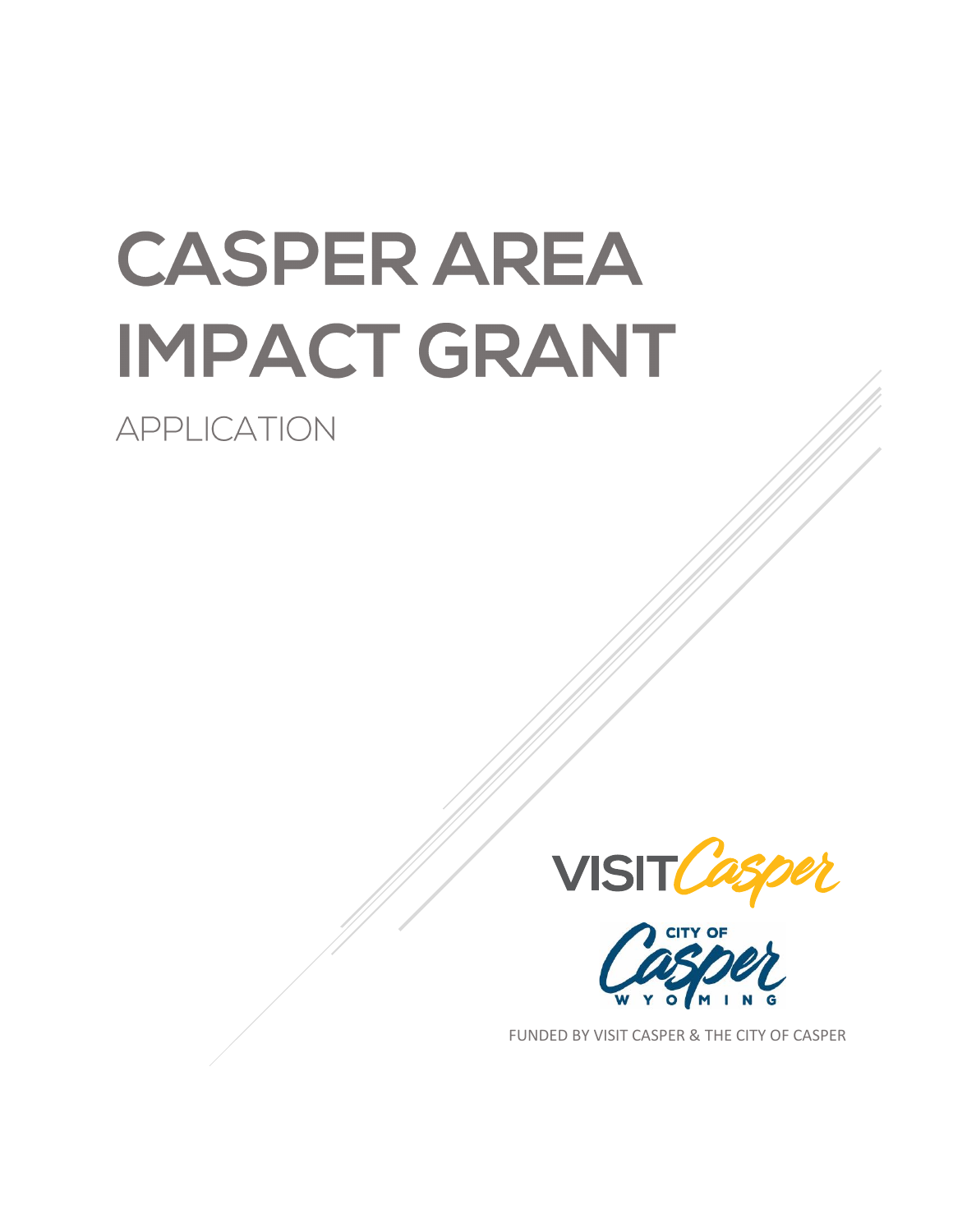#### **GRANT OVERVIEW**

Funded by Visit Casper and the City of Casper, the Casper Area Impact (CAI) grant program is designed to assist Natrona County non-profit organizations with producing events and projects that drive economic impact, bring people to the community, and improve quality of life for Natrona County residents.

It is the intent that all funds and/or support received through the CAI grant program provide a direct economic impact to Natrona County, as opposed to fundraising events which provide a more indirect benefit. Therefore, the CAI grant committee will show preference to nonfundraising events. Furthermore, organizations that show the greatest impact and need will be given greater consideration. Request for funding will be divided into three categories: cash, in-kind staffing and services and facility rentals.

There is no minimum or maximum amount that can be requested, however the average cash award with this program is \$2500; the average in-kind of City services or facilities is 50%.

*Example: if your event loses money or breaks even, typically you will qualify for greater inkind services from the City of Casper. If your event is profitable, the maximum amount you can receive in in-kind is 50%. You may not use funds from the CAI Grant Program to pay for the other 50% of the in-kind expense from the City.* 

Grants are only available to non-profit organizations in Natrona County.

Funds and services awarded are to support events that occur July 1, 2022, through June 30, 2023.

**Please submit your applications before the deadline either in person or through regular mail to Visit Casper – CAI Program, 139 W. 2nd Street, Suite 1B, Casper, WY 82601. All applications are due May 15th by 12:00pm (noon). Funding is limited and late applications will not be accepted.** 

#### **GRANT DECISIONS & FUNDING CRITERIA**

All funding requests will be reviewed, analyzed, and scored against 5 major criteria:

• Room Nights: The event generates overnight stays in Natrona County lodging facilities. The more room nights generated, the higher the score.

• Seasonality: The event generates overnight stays during shoulder and off-peak season. (Generally, between October and February)

• Impact: The event has the high potential of not only offering a positive return on investment, but it also generates commercial, economic, and social benefits that will be realized by the community.

• Retention: Points may be awarded to retain and grow the event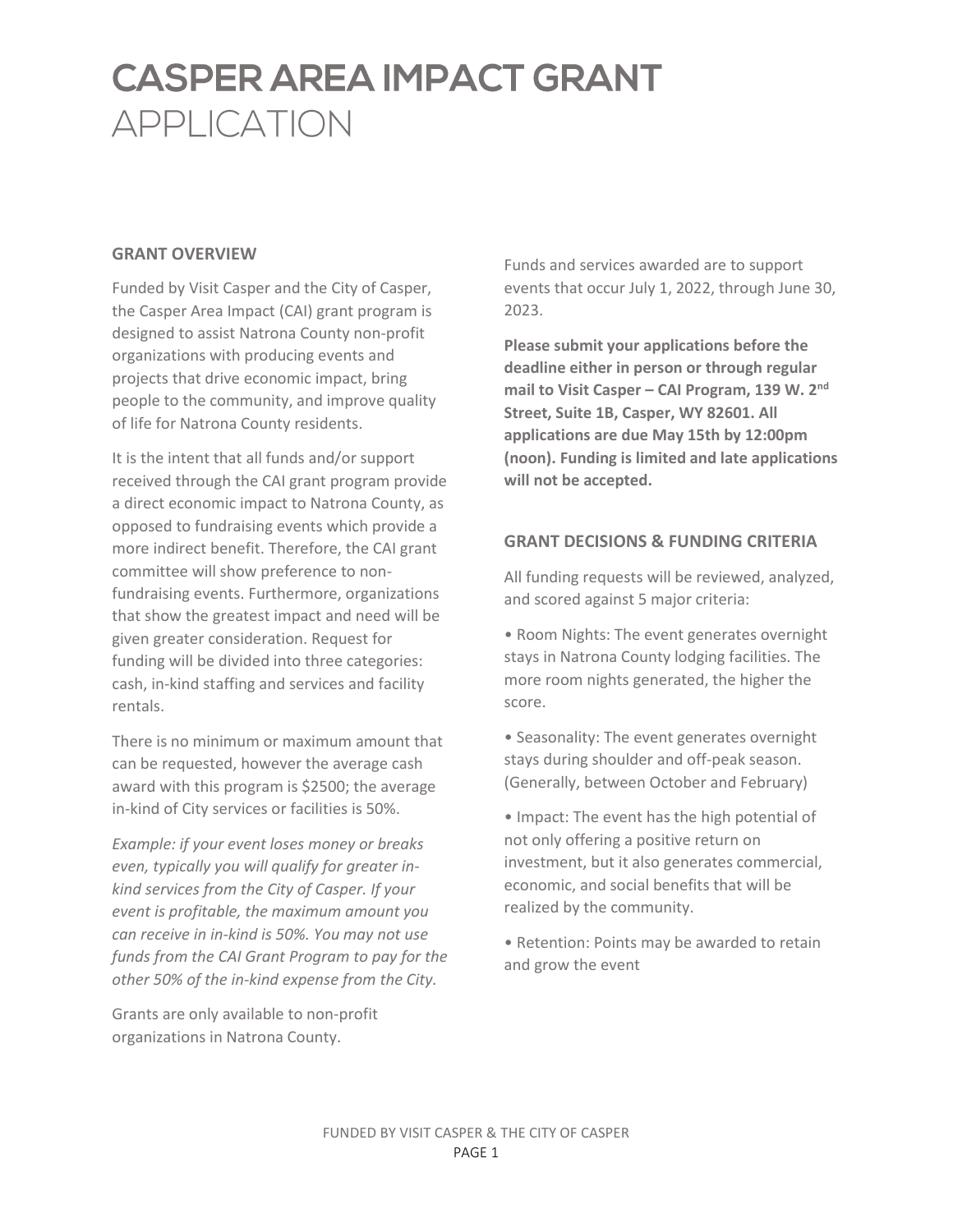• Miscellaneous: Points may be awarded at the discretion of the Grant Review Committee for criteria such as idea presentation, event history, reporting history, number of funding partners, program sustainability, number of years funding has been requested, etc.

Events held prior to the committee's review of the corresponding grant application are not eligible for grant funds. The amount of an approved grant may be modified at the committee's discretion. The grant committee will review applications and send notice of awards the first week of June. Applicants will be asked to address the grants committee during the review process. All deadlines are the applicant's responsibility to remember.

#### **ELIGIBLE/IN-ELIGIBLE EXPENSES**

**Eligible advertising mediums** include brochures, posters and promotional fliers, billboards, magazine/newspaper advertising, radio/TV advertising, travel trade shows (booth fees, registration fees and materials production), websites and email/digital marketing.

**Eligible event expenses** include event invitations/stationary, registration forms, entertainment, speakers/presenters, rental equipment, space/venue rental, programs, brochures, posters, and refreshments.

**Exceptions:** Grant funds may NOT be used for postage/phone, event programs for on-site use only or sold for profit, alcoholic beverages, inkind contributions and/or sponsorships, capital projects or purchases, salaries, or anything

contrary to Federal or State law or local ordinance.

#### **REQUIRED VISIT CASPER AND CITY OF CASPER RECOGNITION**

The committee will require recognition for its financial participation as follows:

• Audible identification as Visit Casper and the City of Casper on all radio advertising.

• Logo and/or audible identification as Visit Casper and the City of Casper on all TV advertising.

• The Visit Casper and City of Casper logo and website address on all printed materials including print media, brochures, posters, flyers, registration forms, magazine/newspaper advertising, etc.

• Link to [www.VisitCasper.com](http://www.visitcasper.com/) and [www.CasperWY.gov](http://www.casperwy.gov/) on website.

• Listing on credits for audio-visual presentations.

• Visit Casper and City of Casper logo on billboards.

• Visit Casper and City of Casper banner at event site.

• Advertising in event program relative to investment.

• Logo and website address on t-shirts if sponsors are recognized this way.

• Recognition in digital and other online marketing as available.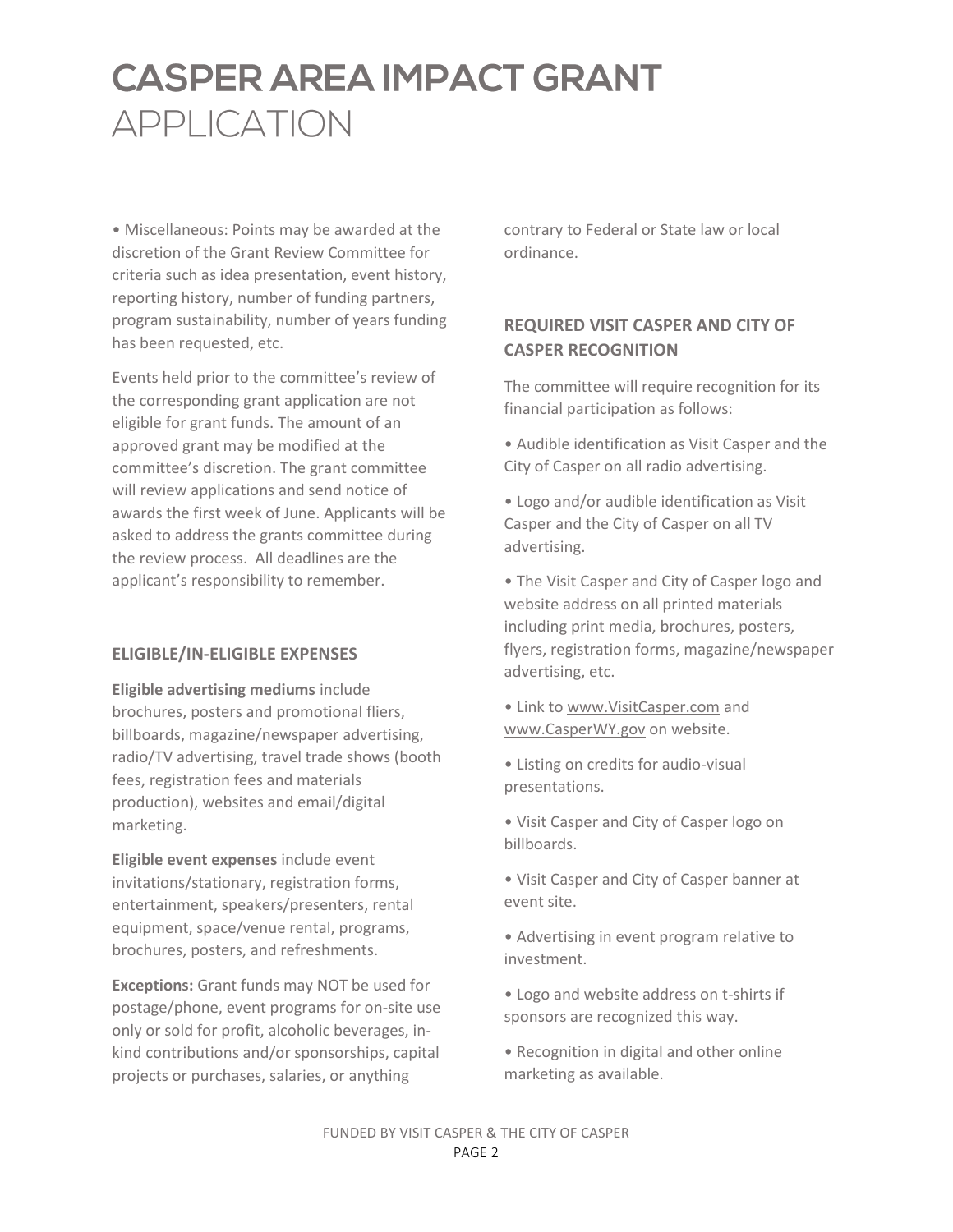Visit Casper and the City of Casper will provide applicants with the appropriate materials for recognition upon request.

*Note: If your organization receives support, your organization must be willing to share a participant list (database) prior to the event for audience profiling/targeting. This information will be kept confidential and will only be used in re-targeting to grow event participation and awareness.*

#### **REPORTING**

Within 60 days of completion of the project/event, the applicant will submit to the satisfaction of the committee:

• A completed Project Report & Evaluation Form (included with written approval notification)

• A completed Hotel Tracking Form (included with the application)

• Copies of all advertising utilizing the Visit Casper and City of Casper logo and website address

• Copies/photos of recognition given Visit Casper and the City of Casper (i.e., website link, banner, reader board, brochures, online marketing, etc.)

• Invoices and proof of payment for all grant fund expenditures

• Other materials produced with the cooperation of committee funds will be disbursed upon completion of the project and receipt of the Project Report & Evaluation Form and the Hotel Tracking Form.

In unique instances and at its discretion, the committee may disburse approved funds prior to the event/project upon written agreement to provide follow-up reporting requirements.

The committee will consider the CAI grant application null and void if the applicant does not submit the Project Report & Evaluation Form and Hotel Tracking Form to Visit Casper within the reporting timeframe. There is no grace period for the final report and the committee does not send reminders.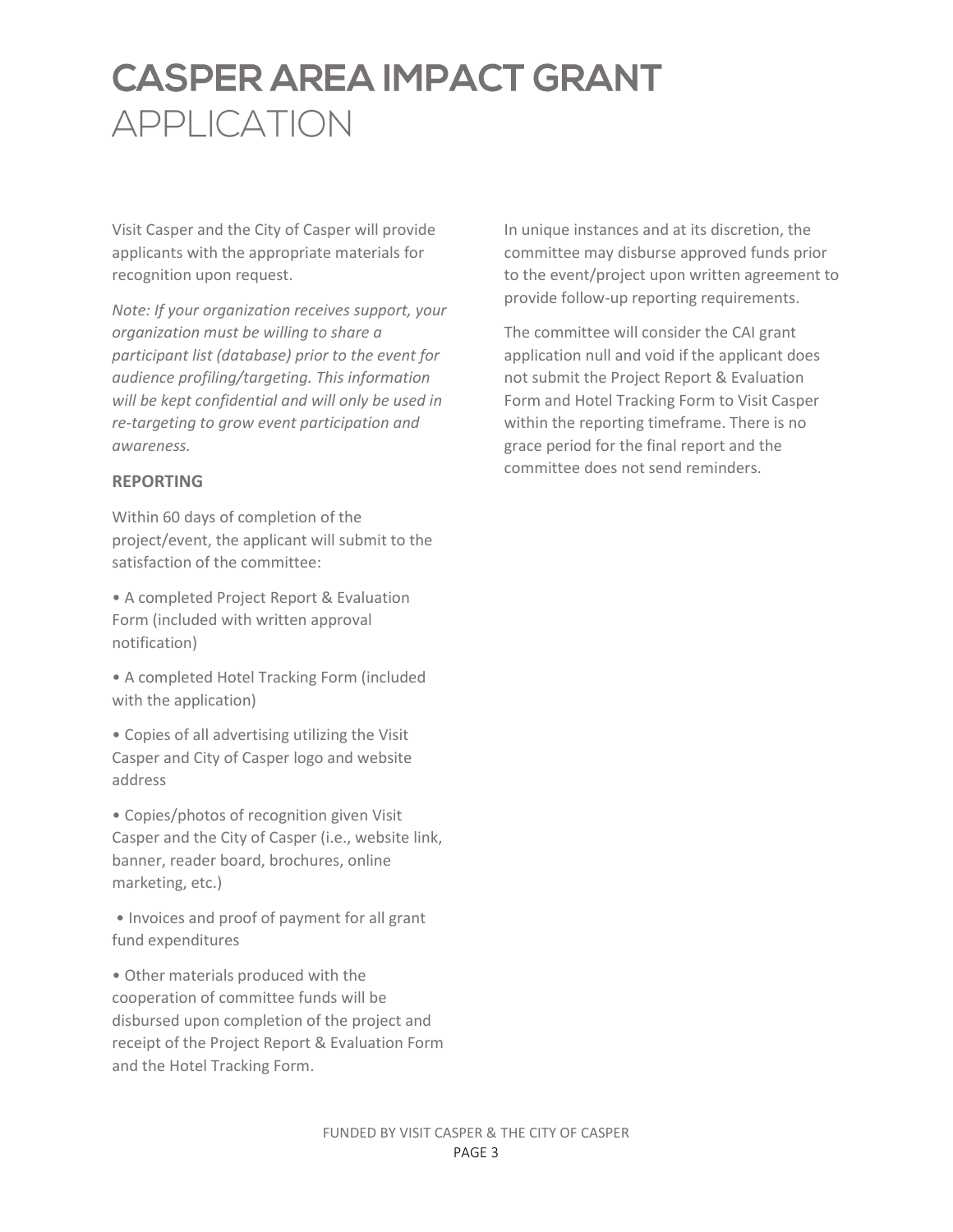|                                                                                                                       | <b>EVENT DETAILS</b>                                                                                                                               |
|-----------------------------------------------------------------------------------------------------------------------|----------------------------------------------------------------------------------------------------------------------------------------------------|
|                                                                                                                       |                                                                                                                                                    |
| Main Program Contact* ____________________                                                                            | <u> 1990 - Johann John Stone, markin film yn y system yn y system yn y system yn y system yn y system yn y system</u>                              |
| Role/Title Within the Organization*                                                                                   | <u> 1989 - Johann Stein, mars et al. (1989)</u>                                                                                                    |
| <u> 1989 - Johann Stoff, amerikansk politiker (d. 1989)</u>                                                           |                                                                                                                                                    |
|                                                                                                                       |                                                                                                                                                    |
|                                                                                                                       | How many days will the event last?* _________                                                                                                      |
|                                                                                                                       |                                                                                                                                                    |
| <u> 1989 - Johann John Stein, markin fan it ferskearre fan it ferskearre fan it ferskearre fan it ferskearre fan </u> | Has this event been funded by Visit Casper or<br>the City of Casper before?*                                                                       |
|                                                                                                                       | $\rule{1em}{0.15mm}$ Yes $\rule{1em}{0.15mm}$ No<br>Have all the proper permits been awarded?*                                                     |
|                                                                                                                       | $Yes$ No                                                                                                                                           |
|                                                                                                                       | (If no, please explain:)<br><u> 1989 - Johann John Harry Harry Harry Harry Harry Harry Harry Harry Harry Harry Harry Harry Harry Harry Harry H</u> |
|                                                                                                                       | <u> 1989 - Johann John Harry Harry Harry Harry Harry Harry Harry Harry Harry Harry Harry Harry Harry Harry Harry H</u>                             |
|                                                                                                                       | Is the event insured?*                                                                                                                             |
|                                                                                                                       | $Yes$ No                                                                                                                                           |
| What best describes your organization: (Please<br>check one)*                                                         | Please provide the name of the insurance policy<br>provider and policy number                                                                      |
| $501(c)$ 3                                                                                                            |                                                                                                                                                    |
| Nonprofit Organization Registered with<br>the Secretary of State                                                      |                                                                                                                                                    |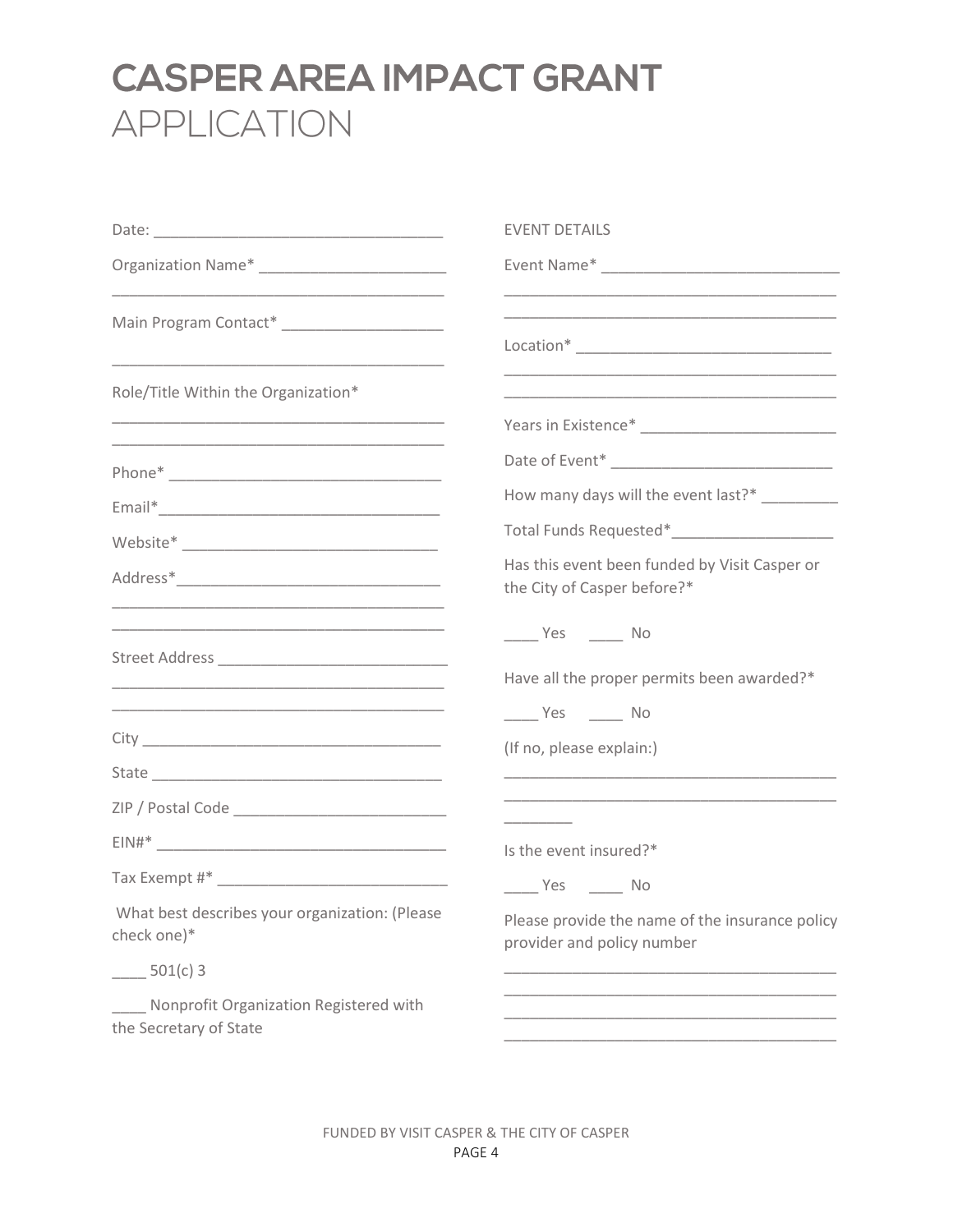Festival/Event Description\* Benefits\* Describe how the festival/event will drive economic impact in Natrona County. Please be Marketing/Action Plan\* sure to quantify the estimated number of visitors and overnight stays that will be generated specifically by this activity, as well as any other commercial, economic and social benefits that will be realized by the community. Please estimate the percentage of attendees that will come from outside of Natrona County.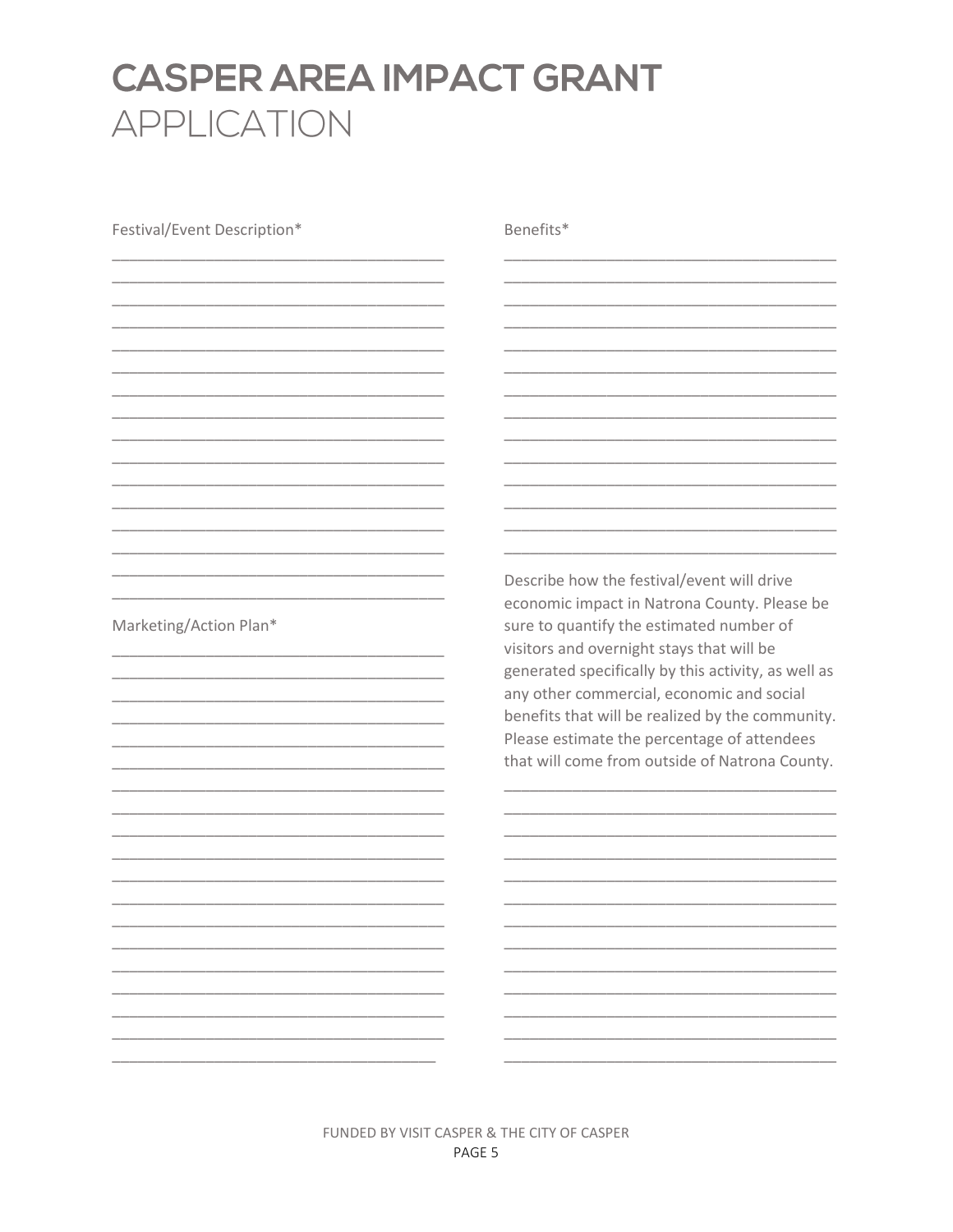Please answer the following questions:

Have you selected a host hotel? \*

\_\_\_\_ Yes \_\_\_\_ No

*If no, please use \$80.00 in the "Room Rate" area of the formula below.*

If no, would you like Visit Casper to help find a host hotel?

\_\_\_\_\_\_\_\_\_\_\_\_\_\_\_\_\_\_\_\_\_\_\_\_\_\_\_\_\_\_\_\_\_\_\_\_\_\_\_ \_\_\_\_\_\_\_\_\_\_\_\_\_\_\_\_\_\_\_\_\_\_\_\_\_\_\_\_\_\_\_\_\_\_\_\_\_\_\_

\_\_\_\_\_\_\_\_\_\_\_\_\_\_\_\_\_\_\_\_\_\_\_\_\_\_\_\_\_\_\_\_\_\_\_\_\_\_\_ \_\_\_\_\_\_\_\_\_\_\_\_\_\_\_\_\_\_\_\_\_\_\_\_\_\_\_\_\_\_\_\_\_\_\_\_\_\_\_

\_\_\_\_ Yes \_\_\_\_ No

If yes, please list your host hotel here

What is the contracted daily room rate?

Will you be receiving a room rebate?

\_\_\_\_ Yes \_\_\_\_ No

If yes, what is the rebate amount?

How many sleeping rooms will be needed to accommodate event attendees?\*

\_\_\_\_\_\_\_\_\_\_\_\_\_\_\_\_\_\_\_\_\_\_\_\_\_\_\_\_\_\_\_\_\_\_\_\_\_\_\_

\_\_\_\_\_\_\_\_\_\_\_\_\_\_\_\_\_\_\_\_\_\_\_\_\_\_\_\_\_\_\_\_\_\_\_\_\_\_\_ \_\_\_\_\_\_\_\_\_\_\_\_\_\_\_\_\_\_\_\_\_\_\_\_\_\_\_\_\_\_\_\_\_\_\_\_\_\_\_

Will you be receiving any complimentary rooms?\*

\_\_\_\_ Yes \_\_\_\_ No

If yes, how many?

How many nights will you need sleeping rooms?\*

\_\_\_\_\_\_\_\_\_\_\_\_\_\_\_\_\_\_\_\_\_\_\_\_\_\_\_\_\_\_\_\_\_\_\_\_\_\_\_

\_\_\_\_\_\_\_\_\_\_\_\_\_\_\_\_\_\_\_\_\_\_\_\_\_\_\_\_\_\_\_\_\_

Contracted Room Rate \$

– (less room rebate, if applicable)

x No. of Room Nights (Sleeping rooms less complimentary rooms x number of nights)

\_\_\_\_\_\_\_\_\_\_\_\_\_\_\_\_\_\_\_\_\_\_\_\_\_\_\_\_\_\_\_\_

\_\_\_\_\_\_\_\_\_\_\_\_\_\_\_\_\_\_\_\_\_\_\_\_\_\_\_\_\_\_\_\_\_\_\_\_\_\_\_

\_\_\_\_\_\_\_\_\_\_\_\_\_\_\_\_\_\_\_\_\_\_\_\_\_\_\_\_\_\_\_\_\_\_\_\_\_\_\_

\_\_\_\_\_\_\_\_\_\_\_\_\_\_\_\_\_\_\_\_\_\_\_\_\_\_\_\_\_\_\_\_\_\_\_\_\_\_\_

\_\_\_\_\_\_\_\_\_\_\_\_\_\_\_\_\_\_\_\_\_\_\_\_\_\_\_\_\_\_\_\_\_\_\_\_\_\_\_

= Total Lodging Revenue \$

x .04 = Total Lodging Tax Collected

#### **BUDGET**

ORGANIZATION BUDGET\*: Please attach a financial statement or general operating budget for your organization. (This is not the specific budget for your event.)

SPECIFIC EVENT BUDGET\*: Please attach a specific budget for your event.

EVENT BUDGET HISTORY\*: Please attach an event budget history.

USE OF GRANT FUNDING\*

Please provide details about how you intend to use your grant funding, if approved.

\_\_\_\_\_\_\_\_\_\_\_\_\_\_\_\_\_\_\_\_\_\_\_\_\_\_\_\_\_\_\_\_\_\_\_\_\_\_\_ \_\_\_\_\_\_\_\_\_\_\_\_\_\_\_\_\_\_\_\_\_\_\_\_\_\_\_\_\_\_\_\_\_\_\_\_\_\_\_ \_\_\_\_\_\_\_\_\_\_\_\_\_\_\_\_\_\_\_\_\_\_\_\_\_\_\_\_\_\_\_\_\_\_\_\_\_\_\_ \_\_\_\_\_\_\_\_\_\_\_\_\_\_\_\_\_\_\_\_\_\_\_\_\_\_\_\_\_\_\_\_\_\_\_\_\_\_\_ \_\_\_\_\_\_\_\_\_\_\_\_\_\_\_\_\_\_\_\_\_\_\_\_\_\_\_\_\_\_\_\_\_\_\_\_\_\_\_ \_\_\_\_\_\_\_\_\_\_\_\_\_\_\_\_\_\_\_\_\_\_\_\_\_\_\_\_\_\_\_\_\_\_\_\_\_\_\_ \_\_\_\_\_\_\_\_\_\_\_\_\_\_\_\_\_\_\_\_\_\_\_\_\_\_\_\_\_\_\_\_\_\_\_\_\_\_\_